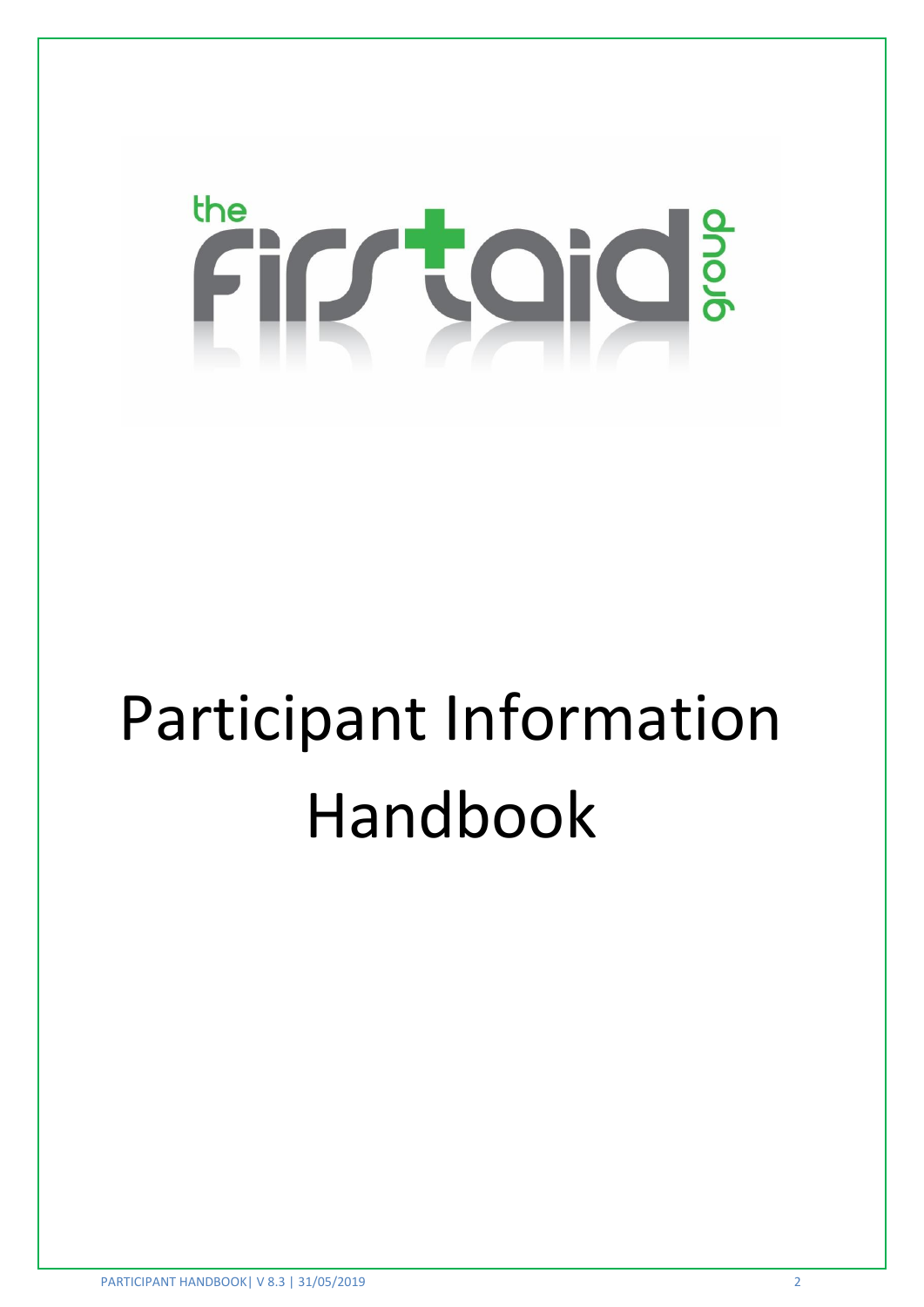### **Contents**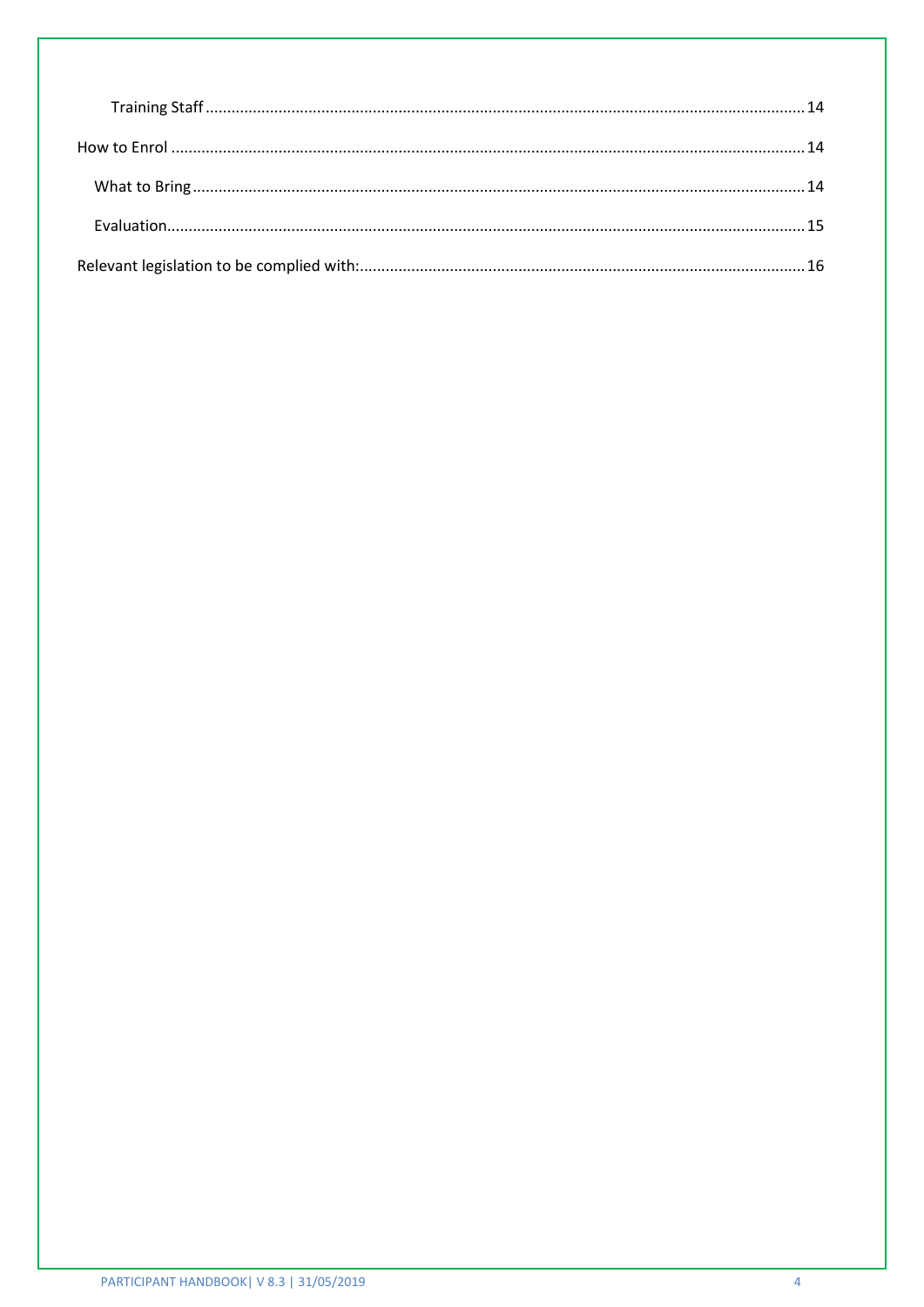## <span id="page-3-0"></span>**INTRODUCTION**

On behalf of all the staff at the training centre, I would like to welcome you to The First Aid Group.

To help you to understand the way our organisation works and to help you get the most from your training, we are providing this Participant Information Handbook which we hope will answer many of the questions you have about training with us.

Please take the time to read this handbook. You will be required to sign an acknowledgement declaration prior to starting your course as proof of reading.

If, after reading this booklet you have any questions, please ask your trainer or another staff member to explain.

All staff are here to assist you to learn as quickly as possible and we encourage you to talk to us at any time to discuss any problems you may have.

We trust that your time with The First Aid Group Pty Ltd and our training partners is an enjoyable one and that the skills you learn here prove valuable in your chosen career.

*Yours sincerely,*

*Andy Panes* 

*Director The First Aid Group Pty Ltd* 

*Our Values Our Clients, Our People, Our Reputation* 

*Our Vision To empower our students with the confidence to help* 

*others in their time of need though engaging learning and passionate teaching.* 

#### *Our Purpose*

*Dedication to provide the highest level of training in an effect that our students may;* 

- *Protect Others*
- *Preserve Life*
- *Prevent further injury*
- *Promote Recovery*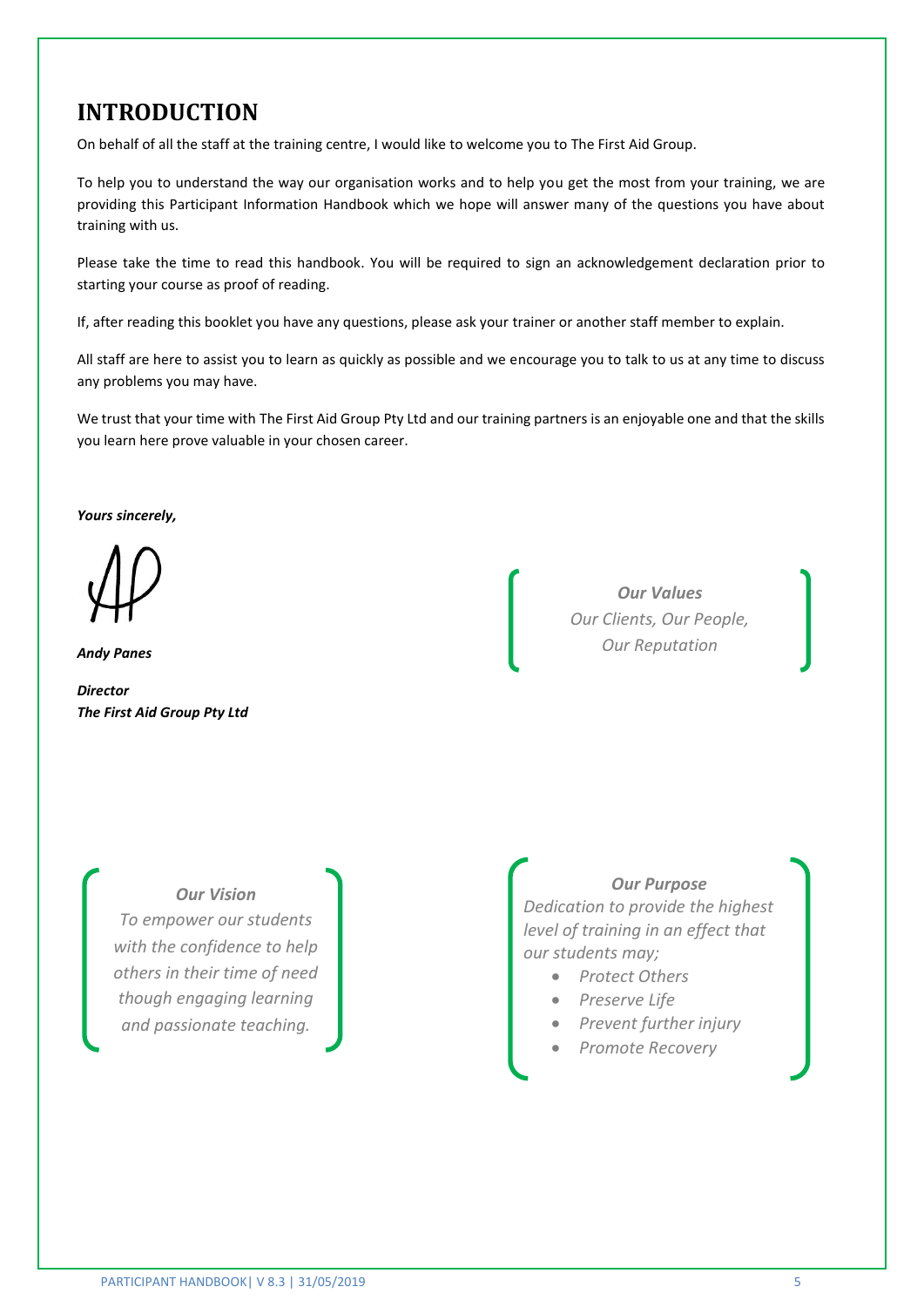## <span id="page-4-0"></span>**The First Aid Group Pty Ltd**

The First Aid Group specialises in high quality training in preparation and support for a career in many occupations. Our training courses meet many different regulatory licensing requirements and workplace Health & Safety guidelines.

The First Aid Group boasts a small team of highly qualified and experienced trainers and assessors who are committed to providing dynamic high-quality learning experiences and networking opportunities. As part of our special assistance to our clients in all of the above options, we provide personalised support to ensure that you achieve your expected outcomes.

#### <span id="page-4-1"></span>*Our commitment*

To ensure that we provide training and assessment services that meet the needs of clients and industry, we employ suitably qualified and experienced trainers, secure suitable facilities, ensure sufficient opportunities for learning in appropriate environments, with suitable resources and assessment that are fair and flexible.

#### **Our service commitment**

- Your questions are important to us. Please be aware that our trainers and admin team are working with other participants as well as yourself. We are committed to returning your calls and emails, but we ask that you allow us two (2) working days to respond.
- Assessment results and feedback will be given at the completion of training and assessment.
- Statements of Attainment are issued on the day of training at our Coomera training centre (Mon- Fri) and within 21 working business days if you attended training at our Mermaid Beach & Biggera waters centres, weekend training, on-site or with a third-party provider.
- Statements of Attainments are only issued once payment has been finalised and the student has provided a valid USI and have been found competent in all assessments.
- In the unlikely event that The First Aid Group is unable to provide the agreed training services, an alternative date can be arranged, or a full refund will be provided.

## <span id="page-4-2"></span>*MISSION STATEMENT*

It is our objective to offer the best training and education programs possible. It is our intent to develop an organisation of quality and integrity that offers our clients nationally recognised qualifications in a flexible learning environment. Our goal is to develop an organisation with a level of excellence where all work is for the good of the program. We want to develop new and innovative ways to market and implement our programs. We want to develop a synergistic group where the "whole" of the organisation is greater than the sum of its parts.

#### **Access and Equity**

Based on the Access and Equity Policy for the Vocational Education and Training System The First Aid Group will deliver training that is:

- Equitable for all people through the fair allocation of resources and involvement in Vocational Education and **Training**
- Providing equal opportunity for all Participants
- Providing access for all to appropriate quality Vocational Education and Training programs and services
- Providing support services which enhance achievement of positive outcomes

## <span id="page-4-3"></span>*VET Quality Framework (VQF)*

The Australian Skills Quality Authority (ASQA) audits Registered Training Organisations (RTO's) like The First Aid Group Pty Ltd to ensure compliance against the VQF.

## <span id="page-4-4"></span>*What is a Registered Training Organisation (RTO)*

An RTO is an accredited training provider that has been approved by the relevant State or National Regulating Authority. An RTO is regularly assessed by this regulatory authority to ensure that all training and education courses offered are delivered in accordance with the VET Quality Framework. As an RTO, The First Aid Group offers nationally recognised training that eventually leads to nationally recognised qualifications.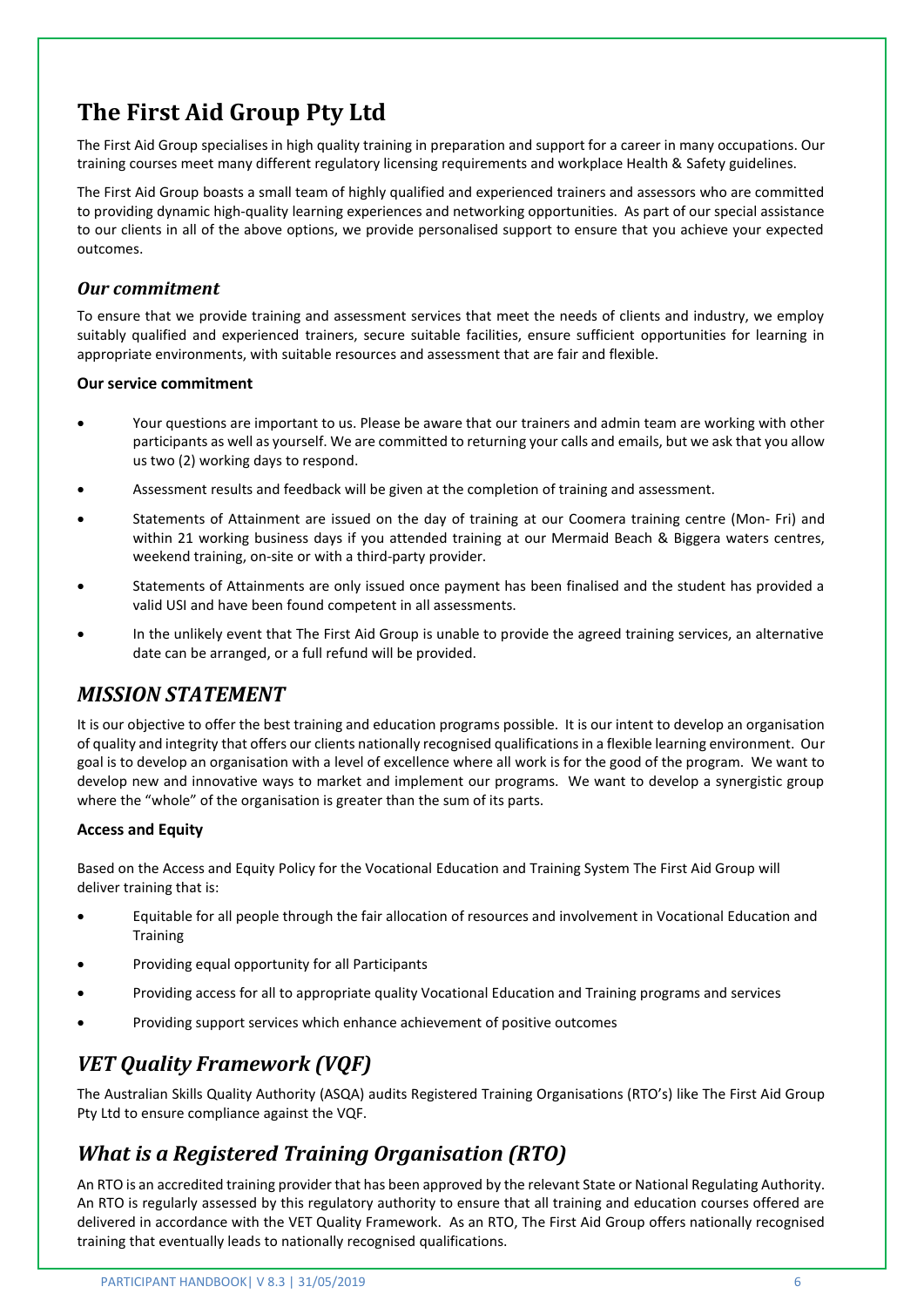## <span id="page-5-0"></span>*Unique Student Identifier*

Every participant, new or continuing are required to supply The First Aid Group with their Unique Student Identifier (USI) on the day of training.

The purpose of the USI is to enable the collection and storage of your records of participation in vocational education training on a central database, allowing you easy access to your records. USI's can not be given out to students or employers due to privacy reasons. Participants can find their USI at [www.usi.gov.au](http://www.usi.gov.au/) 

In the event that you are unable or unwilling to get a USI please visit the following website for further information on what to do to be able to participate in training www.usi.gov.au

## <span id="page-5-1"></span>*Admission and Entry Requirements*

The First Aid Group requires that the participant can:

- Obtain a USI
- Read and interpret workplace documentation
- Speak clearly and unambiguously in English
- Writing is required to the level of completing workplace forms
- Be able to participate in the physical activities

The First Aid Group upholds the principle that all applicants seeking to enrol are treated fairly and equitably and ensure that throughout the process of selection and admission, applicants are treated courteously and expeditiously.

The First Aid Group reserves the right to suspend from their training courses participants who are:

- Unable to actively participate in the course activities as a result of injury or illness
- **Disruptive**
- Affected by drugs or alcohol

Should this situation arise, immediate and discreet contact will be made with the participant to discuss future training options for the individual(s) concerned.

## <span id="page-5-2"></span>*Expectations of Participants*

- To avoid any confusion in the future, the following expectations of behaviour are provided. Compliance with these expectations is required by all Participants. Failure to do so may result in cancellation of your enrolment.
- Abide by Copyright and Plagiarism laws and legislation *(Please refer to Plagiarism Policy for further information)*
- Comply with workplace health and safety regulations at all times.
- Comply with anti-discrimination legislation at all times. This includes but is not limited to equal opportunity, racial vilification and disability discrimination.
- Comply with workplace harassment, victimisation and bullying regulations at all times.
- Ensure that behaviour is of a level acceptable to the workplace at all times.
- Complete training and assessment activities within agreed timeframes.
- Communicate any difficulties with completion of activities or assessment with your trainer.
- Inform your Trainer immediately should you be unable to attend due to illness or other reasons.
- Inform your Trainer if you have a medical condition that may affect your participation or affect those with whom you may be training.

## <span id="page-5-3"></span>*Participant Support*

The First Aid Group is dedicated to providing a high standard of service to Participants. You can contact your Trainer via email during office hours. We endeavour to respond to Participants as quickly as possible but you are reminded that our trainers do have other participants and classes to attend to. We will provide feedback on assessments within ten (10) working days and to all queries, telephone calls and emails within two (2) working days.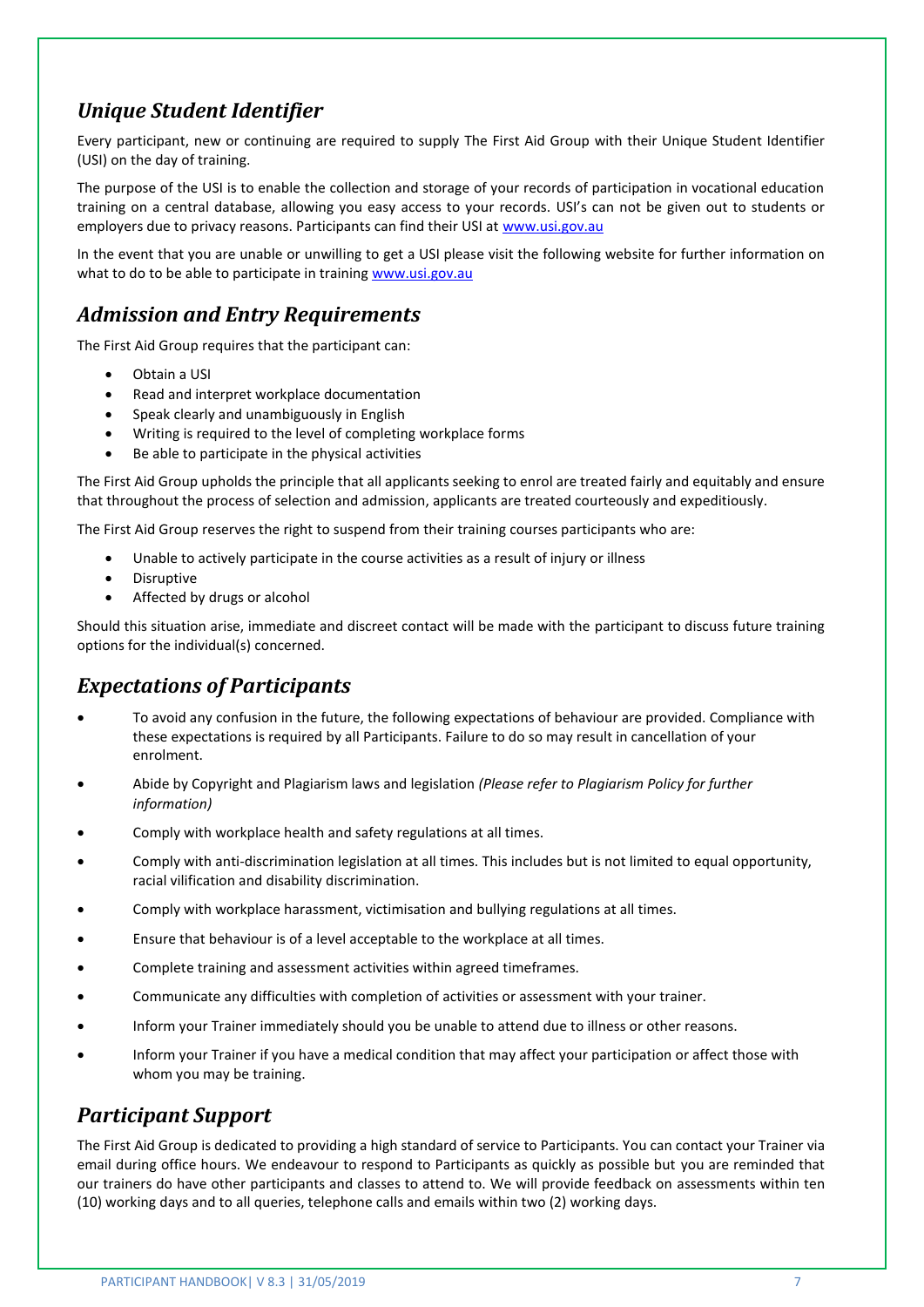Should you require further support, The First Aid Group can assist in identifying the appropriate support service as well as organising access to such services. Services referred to may include but are not limited to language, literacy and numeracy and counselling. It should be noted that such services may attract an additional fee to be paid to the service provider. Such fees are the responsibility of the participant.

Should you or your trainer/assessor identify that you require any additional support we will work with you to develop an Individual Support plan to ensure that we can provide the support required.

## <span id="page-6-0"></span>*Training Materials and Equipment*

During training, The First Aid Group participants will be given access to safety equipment and other required material and equipment. This equipment and material is to be used in accordance with the instructions given by the trainer/assessor. If a piece of equipment is purposely damaged or treated in a manner not in accordance with the instructions given by the trainer, a fee may be charged.

The copyright and ownership of all training material provided during the training belongs to The First Aid Group Pty Ltd and cannot be copied or claimed without written consent. All training materials are quality assured and are continuously updated.

## <span id="page-6-1"></span>**Refund Policy**

*The First Aid Group full Fees & Refund policy can be viewed in the Policy & Procedures Manual.* 

- Student provides notice (email is acceptable) of withdrawal more than 7 working days prior to commencement of the course. A \$10.00 administration fee will be charged for all cancellations regardless of time given.
- A student is unable to attend due to extended hospitalisation/illness, and/or pregnancy/childbirth.

*Note: any training materials are to be returned in initial condition otherwise this amount will be deducted from the refund.* 

#### **Refunds will not be issued when:**

- Withdrawal from course is less than 7 days prior to course commencement.
- Changes occur in student work hours.
- Changes occur in student's personal life.
- Student changes their mind and they have commenced the course.
- It becomes inconvenient for a student to travel to class.
- A student moves interstate.
- A student changes jobs or become retrenched.
- A student leaves before finishing course/unit of competency.
- A student is expelled from the training centre for a serious breach of discipline.

#### **No refunds will be payable after the commencement of a course.**

Course transfer is allowable if advised 24 hours prior to start of the course. Transfer is not available to students who fail to show for the class or who do not give the required notice. A 25% reschedule fee is applicable to students who wish to transfer to another course if they "fail to show" or do not provide the required 24 hour notice.

Students who arrive after the scheduled course start time will be denied access to training and be required to pay an additional 25% of original course fees to re book an alternative date. Fees must be paid at the time of booking.

In the unlikely event that The First Aid Group is unable to provide the agreed training services, an alternative date can be arranged or a full refund will be provided.

## <span id="page-6-2"></span>*Closure of the RTO or Third-Party Provider*

In the event that either the RTO or a third-party provider ceases to operate, details of an alternative RTO will be provided. Should this not be acceptable, a full refund of training fees will be made and credit for any completed units of competency given.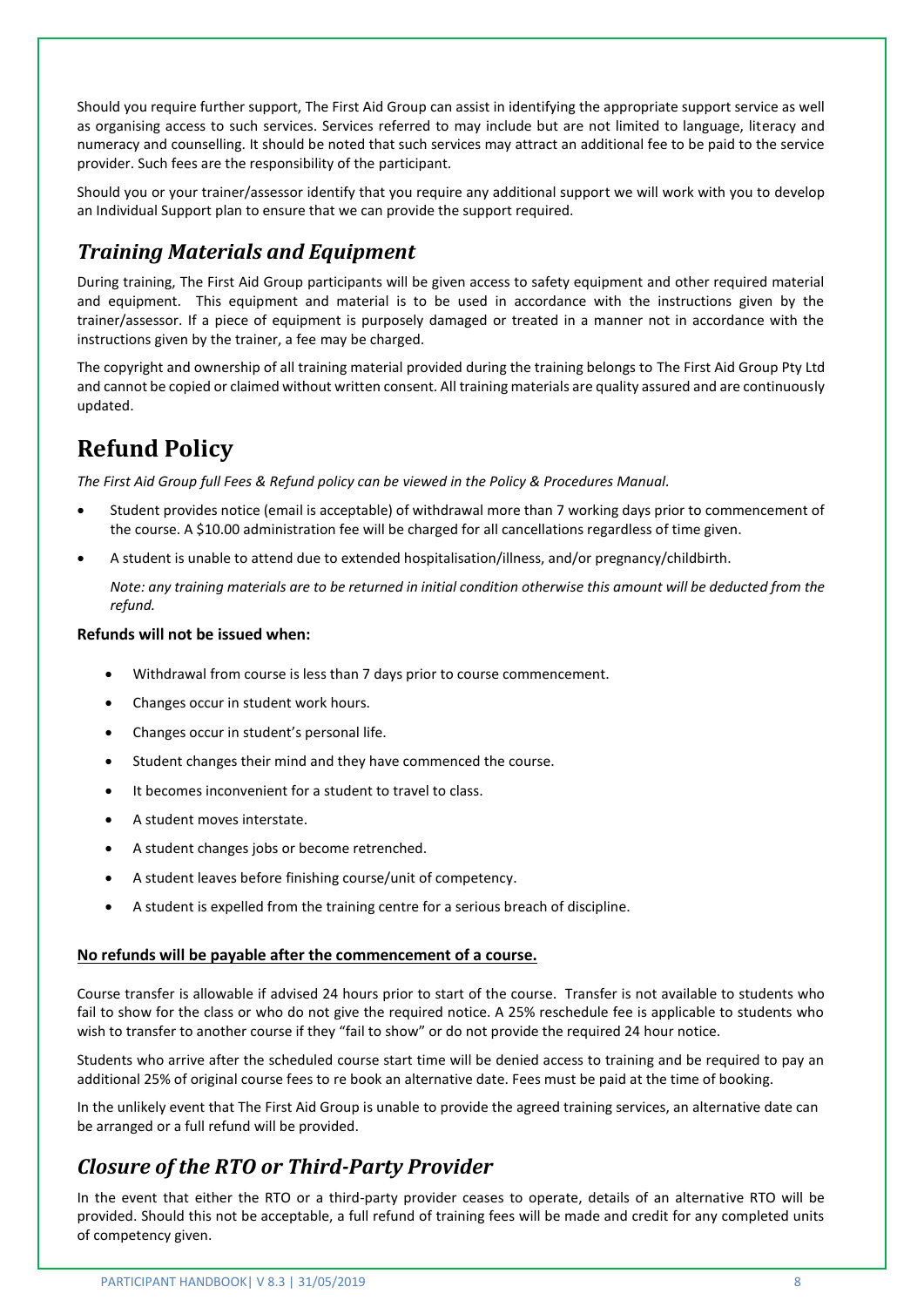Requests for refunds must be made in writing stating all details of the claim. The request is to be made to the Director of Education.

## <span id="page-7-0"></span>*Waiver*

The First Aid Group Pty Ltd takes full responsibility for students while training with our trainers. However we do not take responsibility for any injuries or disputes which occur while undertaking any on the job training in your chosen "specialisation". The First Aid Group takes no responsibility for personal belongings or vehicles parked at training centres or roadside while undertaking training with us on-site or at our training centres.

## <span id="page-7-1"></span>*Accidents*

All accidents must be reported immediately to your trainer or to administration staff and be recorded on an Incident Report Form, this must be signed by the Director. Any action taken must be recorded in the incident register. Follow up will be completed the following day to ensure the student's well-being.

## <span id="page-7-2"></span>*Competency Based Training and Assessment*

Participants enrolled in training which will lead to a Statement of Attainment are required to complete assessments to demonstrate competency. Competency based assessment is the process of gathering evidence to confirm that participants can perform the required skills and knowledge.

Assessments undertaken may include:

- Written/oral Assessments
- Practical demonstrations
- Completion of case studies and similar activities
- Development of a portfolio
- Work samples
- Third party reports

You will be given feedback on all Assessment Activities. Competency based assessment does not use a marking scale rather you are deemed 'Satisfactory' or 'Unsatisfactory' in each assessment with an overall result as 'Competent' or 'Not Yet Competent'

Due to specific industry requirements relating to refresher training for First Aid and CPR skills, The First Aid Group does not offer Recognition of Prior Learning (RPL) for any of its accredited training courses.

## <span id="page-7-3"></span>*Assessment Re-Sit Procedure*

#### **Stage 1: Student undertakes in-class assessment**

• Students will be notified immediately pursuant to undertaking an assessment of their performance

#### **Stage 2: Student deemed Not Yet Competent in FIRST assessment**

- Students who are deemed to be NYC are to be provided with information identifying the areas in which they failed to achieve competency.
- Students will then have the opportunity to repeat the assessment task on the same day.

#### **Stage 3: Student deemed Not Yet Competent in FIRST Re-sit**

- If the student is again deemed NYC they will be provided with information identifying the areas in which they failed to achieve competency.
- The student must then participate in a new assessment on the same day;

#### **Stage 4: Student deemed Not Yet Competent in SECOND re-sit**

- If the student is still unable to demonstrate competency, then the student will be required to repeat the unit of competency.
- The First Aid Group Pty Ltd will determine the time at which the unit will be available.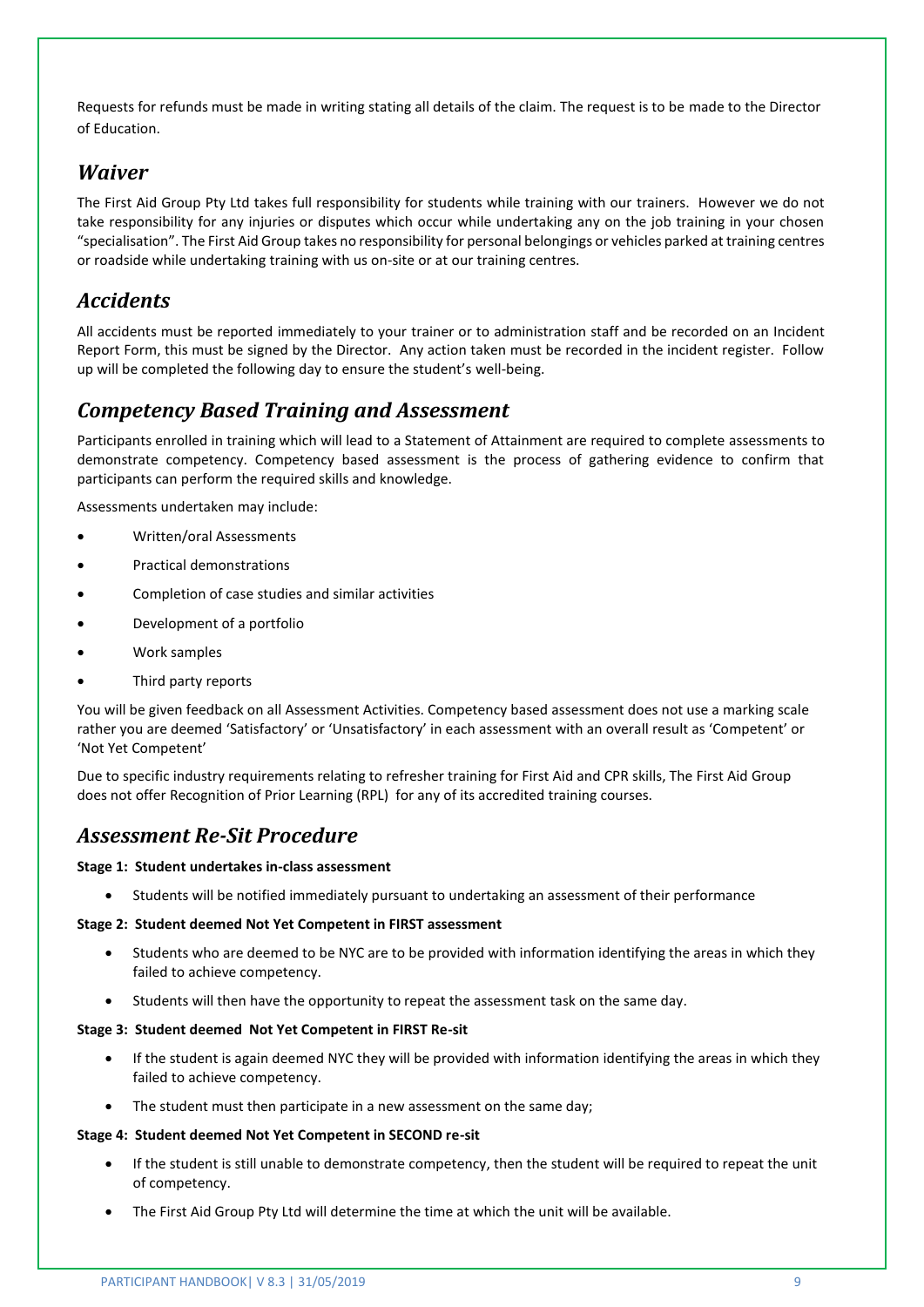The student will be liable to pay a re-enrolment fee to be determined by the training centre to cover the costs of extra tuition and assessment.

## <span id="page-8-0"></span>*Student Assessment Processes*

Assessments should provide opportunity for applicants to be informed of the context and purpose of the assessment and the assessment process.

This will include but will not be limited to information regarding assessment methods and alternative assessment methods if required to accommodate special needs or circumstances. *(Induction Manual refers).*

Information sessions will be included with the introduction of each subject to advise students of the assessment processes, requirements for the assessment process, number of assessments and types of assessments.

Education staff are available to discuss and provide limited professional advice as to the outcomes of the assessment process and guidance on future options. Re-assessment is available on appeal; see further details in the appeal process section.

#### <span id="page-8-1"></span>*Language, Literacy & Numeracy (LLN)*

The First Aid Group aims at all times to provide a positive and rewarding learning experience for all of its students. The enrolment form requests provision of information regarding each student's LL&N requirements or any other special learning needs. In the event of LL&N becoming an issue, the administration staff at the training centre will contact the student to discuss their requirements.

Students must ensure that they have discussed any concerns they may have about their capacity to participate because of any Language, Literacy or Numeracy difficulties.

Where LLN competency is essential for students, the training centre will make every effort to ensure that each participant is adequately supported to enable them to complete their training. Some examples of the type of support that The First Aid Group Pty Ltd can offer include:

#### **Literacy**

- Providing students only essential writing tasks.
- Consider the use of group exercises so that the responsibility for writing rests with more than one person.
- Provide examples and models of completed tasks.
- Ensure that documents and forms are written and formatted in plain English.
- Use clear heading, highlight certain key words or phrases and provide explanations of all technical terms used.
- Assessments can be conducted using the interview technique where required.

#### **Language**

- Present key information in small chunks.
- Speak clearly, concisely and not too quickly.
- Give clear instructions in a logical sequence.
- Give lots of practical examples.
- Encourage students to ask questions.
- Ask all questions to ensure students understand.

#### **Numeracy**

- Ask student to identify in words, what the exact problem is and how they might solve it.
- Show students how to do the calculations through step by step instructions and through examples of completed calculations.
- Help students to work out what maths/calculations/measurements are required to complete the task.
- Encourage the use of calculators (if applicable) and demonstrate how to use them.

We are an equal opportunity training centre and are open to everyone. If you require any assistance with the language, reading or numerical sections of your course, please contact our administration office. We will endeavour to provide you with appropriate learning tools, resources and help.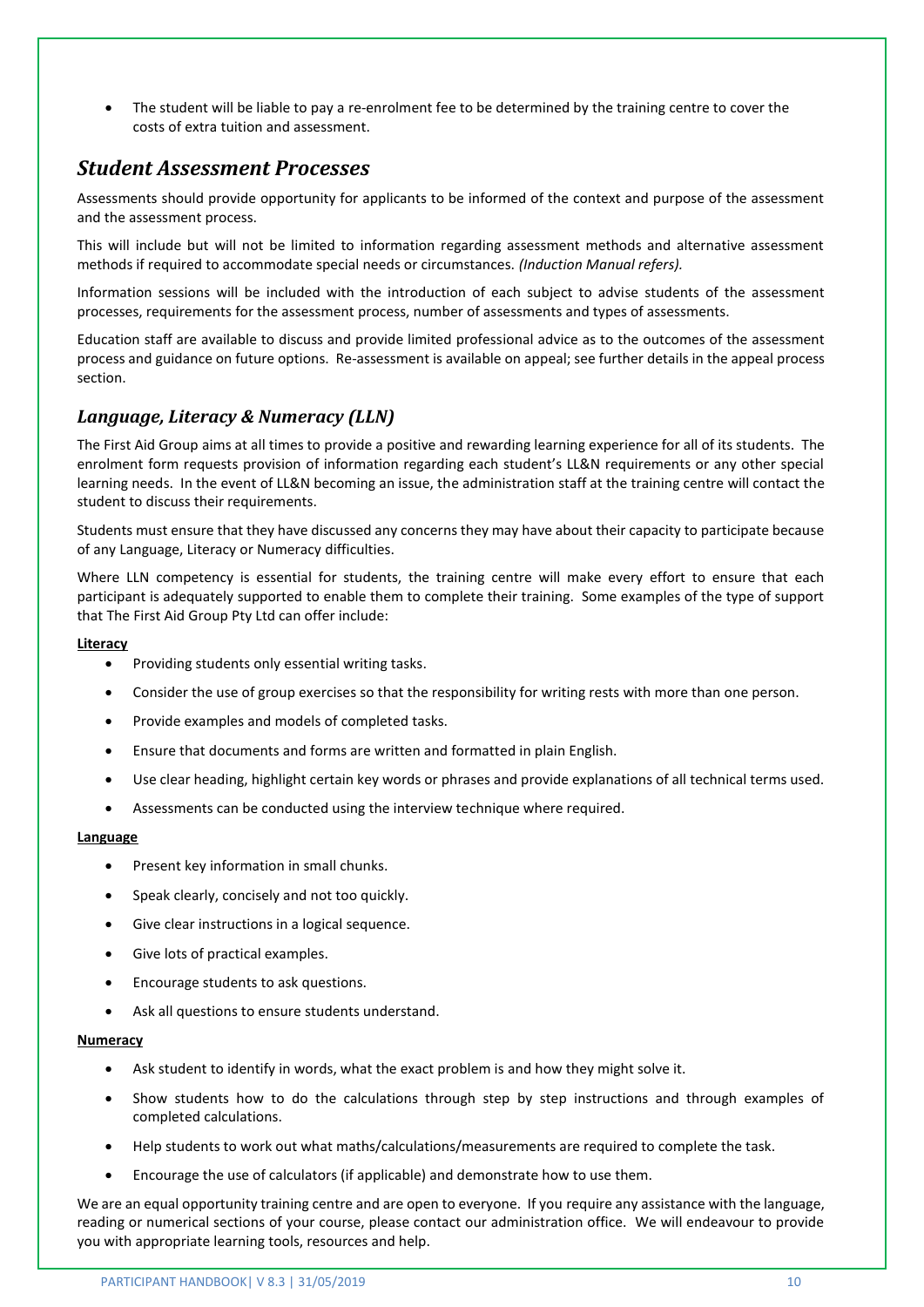Training centre assessments are designed to the level of workplace and all assessments are set according to the Training Package requirements and level of the AQF the course relates.

## <span id="page-9-0"></span>*Assessment Methods*

Three methods of assessment will be conducted for each competency. Some of the methods are:

- Observation where the student will be observed performing a series of tasks a number of times to determine their competency.
- Verbal questioning and answers when the student will be questioned to determine the depth of their understanding of the process to ensure that they are competent.
- Written Assessment in this instance the student will be given the opportunity to demonstrate their competency through written reports etc.
- Other methods as appropriate may include case studies, projects, essays, role plays etc.

All assessment tasks must consider any language and literacy issues or cultural issues related to the task.

## <span id="page-9-1"></span>*Candidates with Special Needs*

One fundamental principle of an assessment system is that each candidate must have access to fair and open assessment. Candidates with special needs should be offered the same opportunities as any other candidate.

As special needs extend to more than physical or learning difficulties, an assessor will also need to consider the best approach when dealing with candidates with needs such as low literacy, lack of confidence or non-English speaking background.

Learners who would benefit from a full language, literacy and numeracy assessment with ongoing support are referred to specialists in this area. It is the learner's right and responsibility to pursue these avenues.

Following this assessment, integrated support mechanisms are put in place between the service provider, the learner and The First Aid Group Pty Ltd with the aim of achieving vocational competency.

An assessor must take special needs into consideration from the planning stage onwards and adopt particular assessment methods as appropriate. Depending on any specification given in the standards, the assessor may be able to accept alternative evidence from a candidate with special needs.

If there is uncertainty, the assessor should call on other assessors or a verifier for assistance and guidance, as required. In such a case, the situation must be fully documented, with appropriate feedback being provided to the candidate at all stages.

Once competency is achieved in **all** of the performance criteria for a unit, the candidate will be marked **C** for **Competent**, if not they will be marked **NYC** for **Not Yet Competent**. Students concerned about their results should refer to the Training centre's Appeal Procedure and Re-Assessment Policy.

## <span id="page-9-2"></span>**Complaints and Appeals**

The First Aid Group is dedicated to providing a high standard of service. Should you have a complaint or wish to appeal an assessment result, you are encouraged to do so by using the following processes:

#### *Complaints*

Complaints are the expression of the dissatisfaction with the quality or any aspect of the business operations and service, including nuisances, discrimination or similar against another person, inclusive of participants, staff and contractors.

The following are examples of issues for which you may lodge a complaint:

- enrolment
- training delivery
- training and/or assessment
- any other activities associated with the delivery of training and assessment services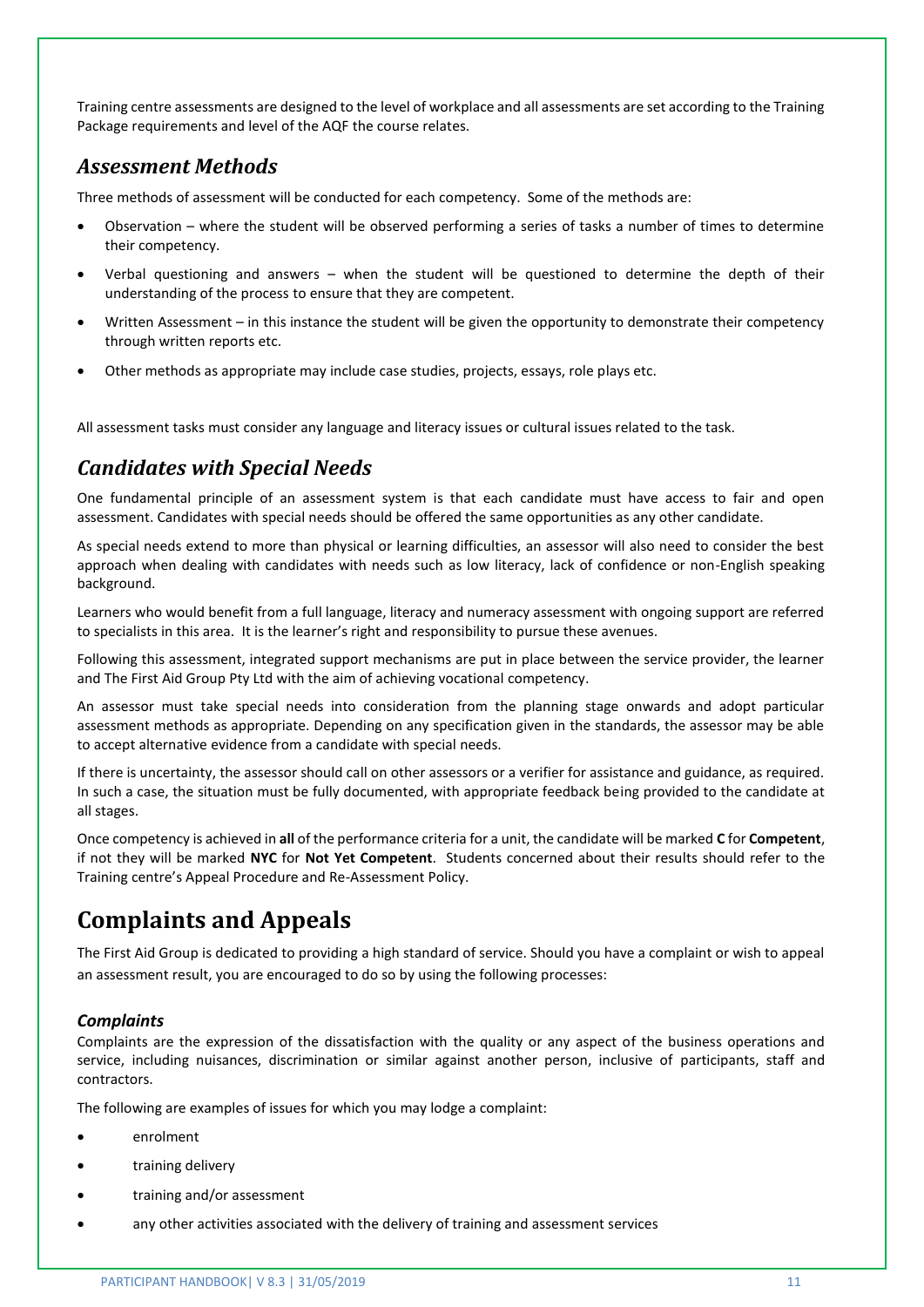issues such as discrimination, sexual harassment, participant amenities, etc.

**First instance:** You are encouraged to speak immediately with your Trainer. If you are not comfortable addressing the issue with the trainer you are encouraged to contact any of our administration team.

**Second instance:** If the issue is not resolved you are encouraged to submit a formal complaint in writing to Mr Andy Panes, Director, PO Box 970, Helensvale, QLD, 4212 or email [andy@thefirstaidgroup.com.au](mailto:andy@thefirstaidgroup.com.au) . You will receive written notification within 5 working days of receipt of your complaint.

We will endeavour to provide you with an outcome of your complaint in writing within fifteen (15) working days of the decision. If this is not possible you will be notified of any additional time required to investigate your complaint.

**Third instance:** If the matter is still not resolved an independent third party will be requested to assist with resolution. Third parties may include relevant training representative(s), legal representative(s) e.g. Anti-discrimination board or other relevant personnel.

We will endeavour to provide you with an outcome of your complaint in writing within thirty (30) working days of the decision. If this is not possible you will be notified of any additional time required to investigate your complaint.

**Fourth instance:** If you are not satisfied with the outcome of this procedure you should be advised of your right to contact the Australian Skills Quality Authority (ASQA) by completing the complaints form at; <http://www.asqa.gov.au/complaints/making-a-complaint.html>

#### *Appeals*

Appeals are the expression of the dissatisfaction of an assessment result. This would occur when a Participant has been deemed not yet competent and does not agree with this decision.

There are various grounds for lodging an assessment appeal. These include, but are not limited to:

- not being fully informed of the assessment process
- Participant's needs not taken into consideration
- the assessment process is different to that outlined by the Trainer/Assessor
- assessment process not based on Training Package/Unit of Competence requirements
- an inappropriate method used to assess the Training Package/Unit of Competence
- alleged bias of the Trainer/Assessor
- alleged incompetence of the Trainer/Assessor
- faulty or inappropriate equipment or facilities

#### **Step 1**

You must discuss appealing an assessment outcome and/or the assessment process with your Trainer/Assessor involved.

*(This step must commence within ten (10) working days of the assessment outcome being advised).* 

#### **Step 2**

If still not satisfied, you must complete the Assessment Appeals Form - Part A and forward to Director of Education

*(This should occur within five (5) working days of Step 1)* 

#### **Step 3**

The assessment is to be reviewed by a different Assessor and the results of the review summarised on the Assessment Appeals Form. You are to be advised of the appeals outcome within ten (10) working days.

*(This should occur within ten 10 working days of Step 2)* 

#### **Step 4**

If still not satisfied with the outcome of the appeal, your appeal is to be reviewed by the Director. The Director will send an acknowledgement letter to you, record the receipt of the Assessment Appeals Form, then review. The Director if necessary will convene a review panel to thoroughly examine the appeal.

*(You are to be advised of the outcome within ten (10) working days).*

**Step 5**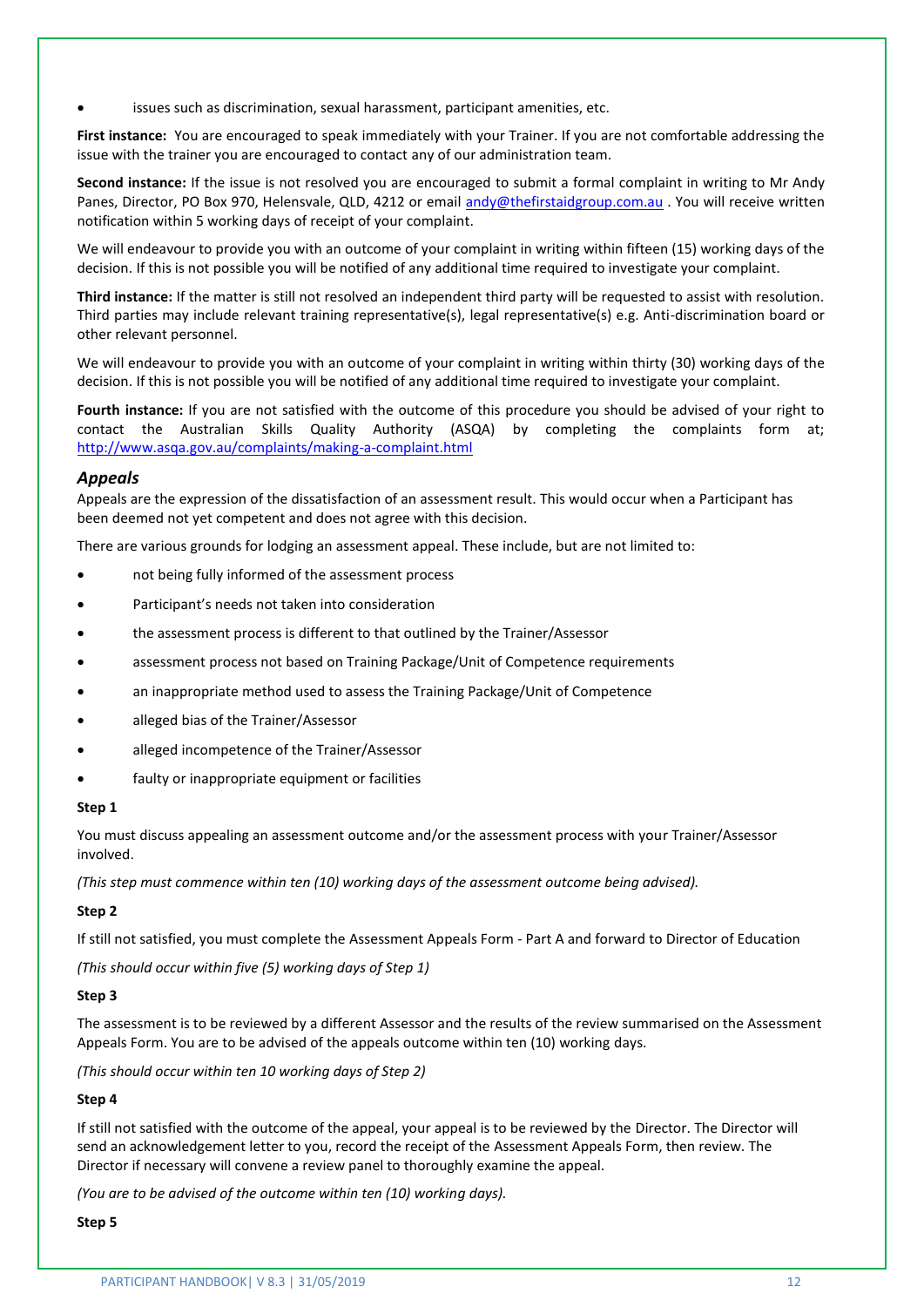If you are not satisfied with the outcome of this procedure they should be advised of your right to contact the Australian Skills Quality Authority (ASQA) by completing the complaints form at; <http://www.asqa.gov.au/complaints/making-a-complaint.html>

## <span id="page-11-0"></span>**Access to Participant Records**

You may wish to access your records to check on work completed, progress or for other reasons. Please organise with your Trainer a time suitable to view your training records. Other parties will not be permitted to access your files without written consent from you.

## <span id="page-11-1"></span>*Release of Contact Details and Information*

To ensure that Registered Training Organisations meet the national standards and offer quality training to Participants, ASQA conducts regular audits. The audit process involves a review of a training organisation's Policies, Procedures, Record keeping and practices. On occasions ASQA may contact past and present training Participants to conduct an interview to confirm that the organisation is complying with its obligations and providing a service which meets the needs of Participants and industry.

Upon request The First Aid Group is required to supply the following information to ASQA:

• Contact details including address, telephone numbers and email address

For audit purposes and in the event of a complaint or appeal, ASQA may request to view your files. The purpose of this is to ensure compliance with regulations and standards.

## <span id="page-11-2"></span>*Privacy Policy*

The First Aid Group will collect information, manage, use it and disclose it in a way that complies with the Privacy Act 1988 (Commonwealth), as amended in the Privacy Amendment (Private Sector 2000)

The First Aid Group will:

- Where information is provided by another person, ensure that collection has been authorised by the individual concerned, or by someone who is legally authorised to act on their behalf
- Only collect information by lawful and fair means and not in an unreasonably intrusive way
- Protect archived personal information from loss or unauthorised access, use, disclosure, or misuse and from inappropriate modification

Under the *Data Provision Requirements 2012,* **The First Aid Group Pty Ltd** is required to collect personal information about you and to disclose that personal information to the National Centre for Vocational Education Research Ltd (NCVER).

*Your personal information (including the personal information contained on this enrolment form and your training activity data) may be used or disclosed by The First Aid Group Pty Ltd for statistical, regulatory and research purposes. The First Aid Group Pty Ltd may disclose your personal information for these purposes to third parties, including:*

- School if you are a secondary student undertaking VET, including a school-based apprenticeship or traineeship;
- Employer if you are enrolled in training paid by your employer;
- Commonwealth and State or Territory government departments and authorised agencies;
- NCVER;
- Organisations conducting student surveys; and
- Researchers.

*Personal information disclosed to NCVER may be used or disclosed for the following purposes:*

- Issuing a VET Statement of Attainment or VET Qualification, and populating Authenticated VET Transcripts;
- facilitating statistics and research relating to education, including surveys;
- understanding how the VET market operates, for policy, workforce planning and consumer information; and
- administering VET, including program administration, regulation, monitoring and evaluation.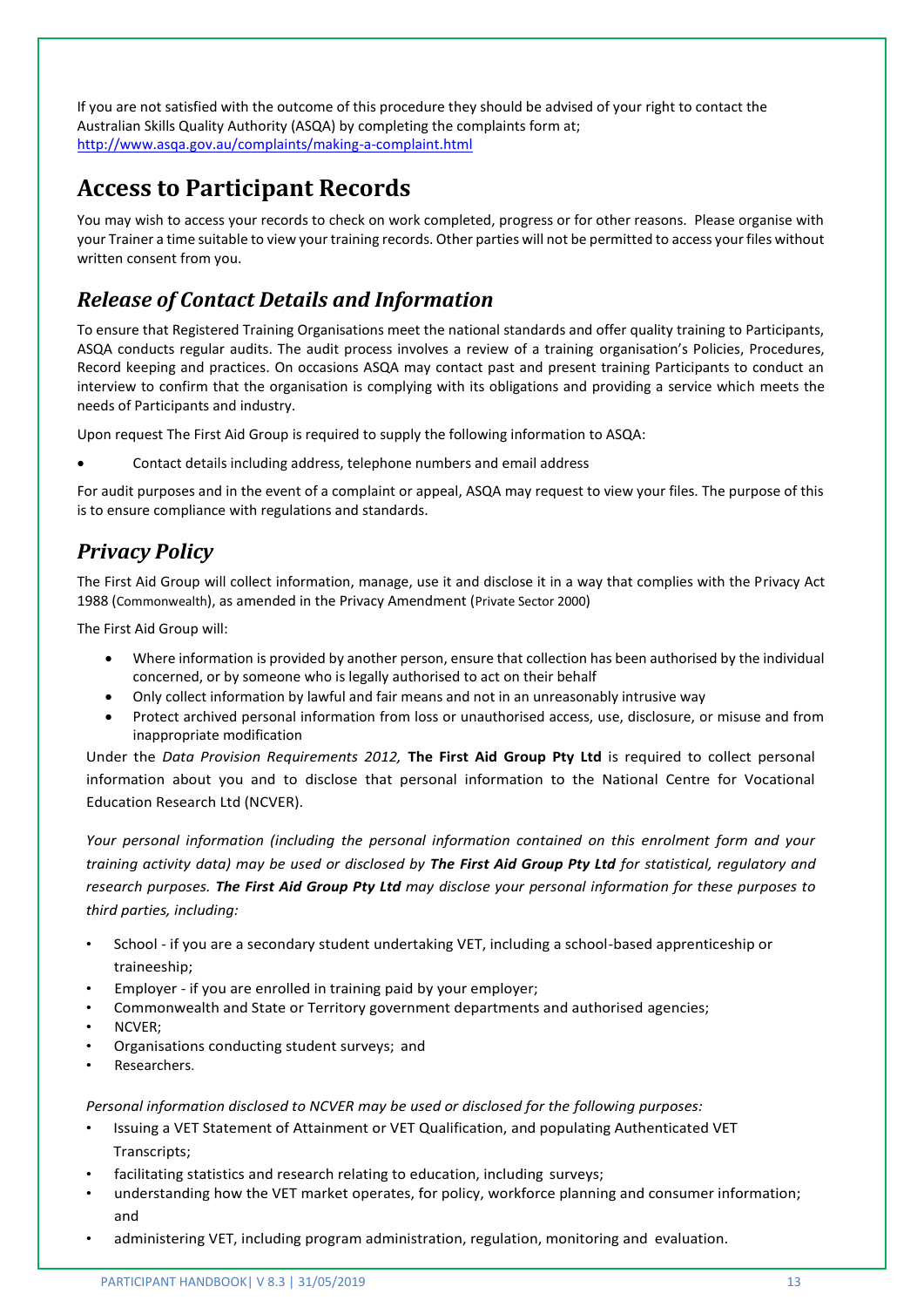*You may receive an NCVER student survey which may be administered by an NCVER employee, agent or third party contractor. You may opt out of the survey at the time of being contacted.*

NCVER will collect, hold, use and disclose your personal information in accordance with the *Privacy Act 1988* (Cth), the VET Data Policy and all NCVER policies and protocols (including those published on NCVER's website at www .ncver.edu.au).

## <span id="page-12-0"></span>**Results**

You will receive your Assessment feedback and result on the day of training.

On completion of a Qualification or Unit of Competence, The First Aid Group will issue Statements of Attainment within 21 business days.

## <span id="page-12-1"></span>*What if I need my Certificate or Statement of Attainment to be re-issued?*

In the event of a lost or damaged Certificate or Statement of Attainment, please contact our office to request reissuance of a Statement of Attainment with payment of \$5 inclusive of GST.

## <span id="page-12-2"></span>*Who will be training you?*

All trainers and assessors hold qualifications either at the level or higher than those that they are training as well as the Certificate IV in Training and Assessment. You will find all staff to be very knowledgeable in their respective fields and very approachable.

#### <span id="page-12-3"></span>**Training Staff**

The training centre will abide by the VET Quality Framework regarding Trainer and Assessor qualifications in relation to all training and assessment activities. We will ensure that all of our trainers and Assessors will have as a minimum, the following combination of:

- Certificate IV in Training and Assessment (TAE40110).
- Familiarity with the principles and practices of Competency-Based training and the Australian Quality Training Framework.
- Familiarity with Equal Employment Opportunity and Occupational Health and Safety principles.
- Current "BlueCard", working with Children Check or equivalent.

## <span id="page-12-4"></span>**How to Enrol**

Bookings can be made online at [www.paradisefirstaid.com.au](http://www.paradisefirstaid.com.au/) 

Complete the enrolment form and pay for the course. You will receive a confirmation of your course booking & payment receipt via email.

Bookings can also be made by contacting us on 07 5572 5299. We accept credit card and EFT payment for the course.

## <span id="page-12-5"></span>*What to Bring*

- 1. Your Unique Student Identifier (USI)
- 2. A form of identification

3. Student ID card, seniors card or copy of current certificate if you have received a discount on training.

Pens, notepaper and all other equipment is supplied. Tea, coffee and chilled water is available during your course free of charge. You are encouraged to bring your own lunch. We have a fridge and microwave available for your use. There are food outlets nearby however lunch breaks are short. If you wear glasses for reading, please bring these with you. We also have first aid kits and other supplies available to purchase during your course.

Please wear suitable clothing for training, as the course will include practical work on the floor and contact with other students/instructors. Our training facilities are air conditioned so please bring a light jacket if you feel the cold. Ladies,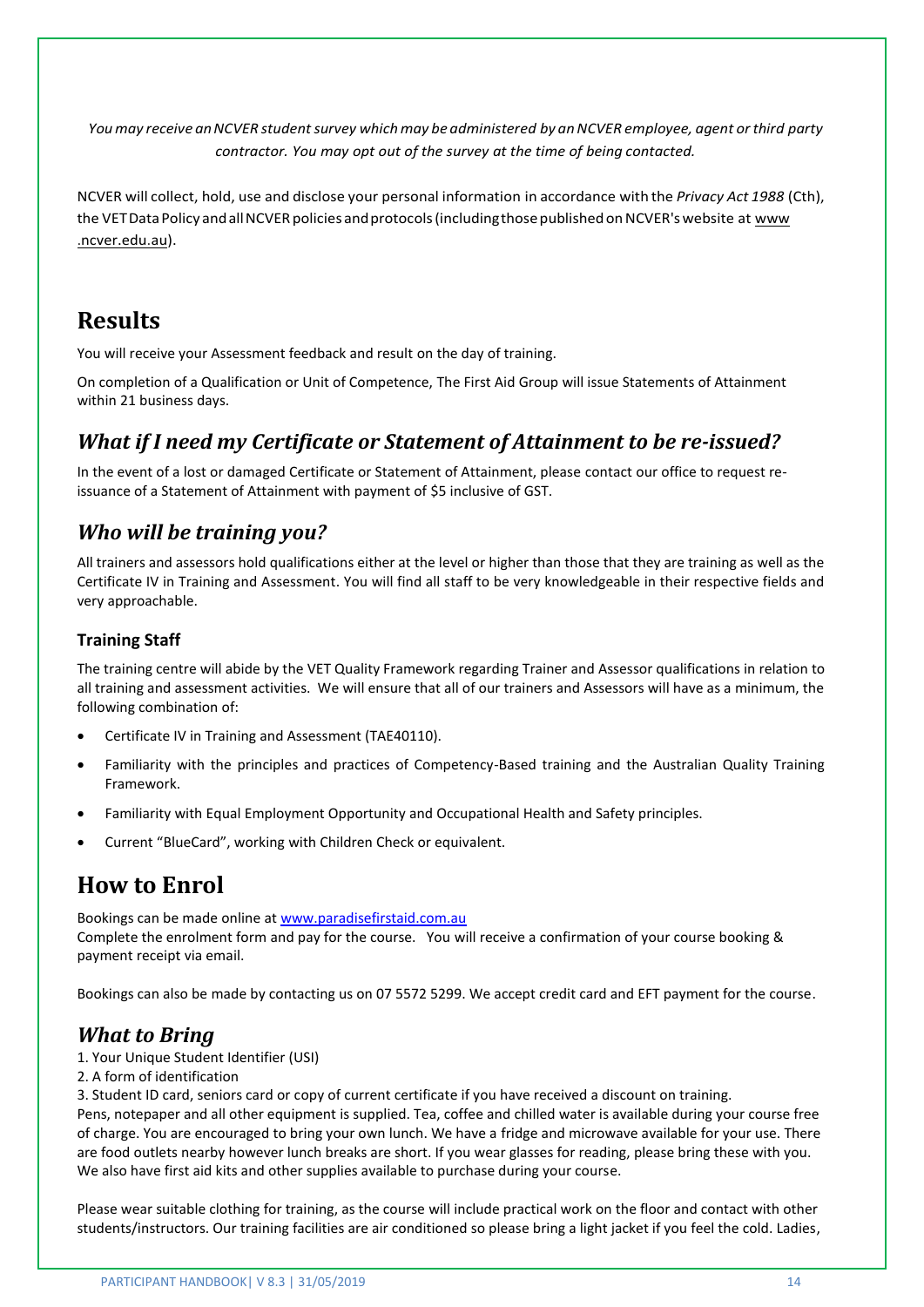we love your lipstick but unfortunately our manikins don't, so please remove lipstick/lip gloss before attending the course. If you suffer an allergy to latex products let us know on arrival.

Work boots and other dirty foot ware must be removed before entering our training rooms.

Please note that first aid competency standards do require a level of physical ability to meet the evidence requirements for assessment. These standards relate to the level of performance required to provide resuscitation and respond to an emergency situation where there may be risk to life. You will be required to undertake activities on the floor. This includes performing two minutes of uninterrupted CPR on an adult and baby CPR manikin.

Due to the potential risk to health and safety where a nominated first aider, or worker with duty of care, does not have the ability to perform resuscitation and/or first aid to the performance standard it is not appropriate to issue a statement of attainment to students who are physically unable to meet the assessment requirements.

In cases where a student has attended a resuscitation or first aid course but is unable to meet the full requirements of the competency, The First Aid Group may wish to provide that student with a certificate of attendance, or similar, as an indication of their participation in the course. To view our full Physical Requirement Statement please select the below link, http://www.thefirstaidgroup.com.au/physical-requirement-statement/

If you feel that you have any current health issues which would prevent you from undertaking such activities, you must contact us prior to your course to discuss the options available to you.

## <span id="page-13-0"></span>*Evaluation*

Your feedback is particularly important to our commitment to ongoing improvement. Throughout your training you will be asked to provide your thoughts and comments on the training received. The First Aid Group encourages all Participants to make contact should they wish to provide feedback or comments on any aspect of the service received.

After the completion of your training you will receive an email with a link to an Online Learner Engagement Survey. The results of this survey are provided to ASQA annually.